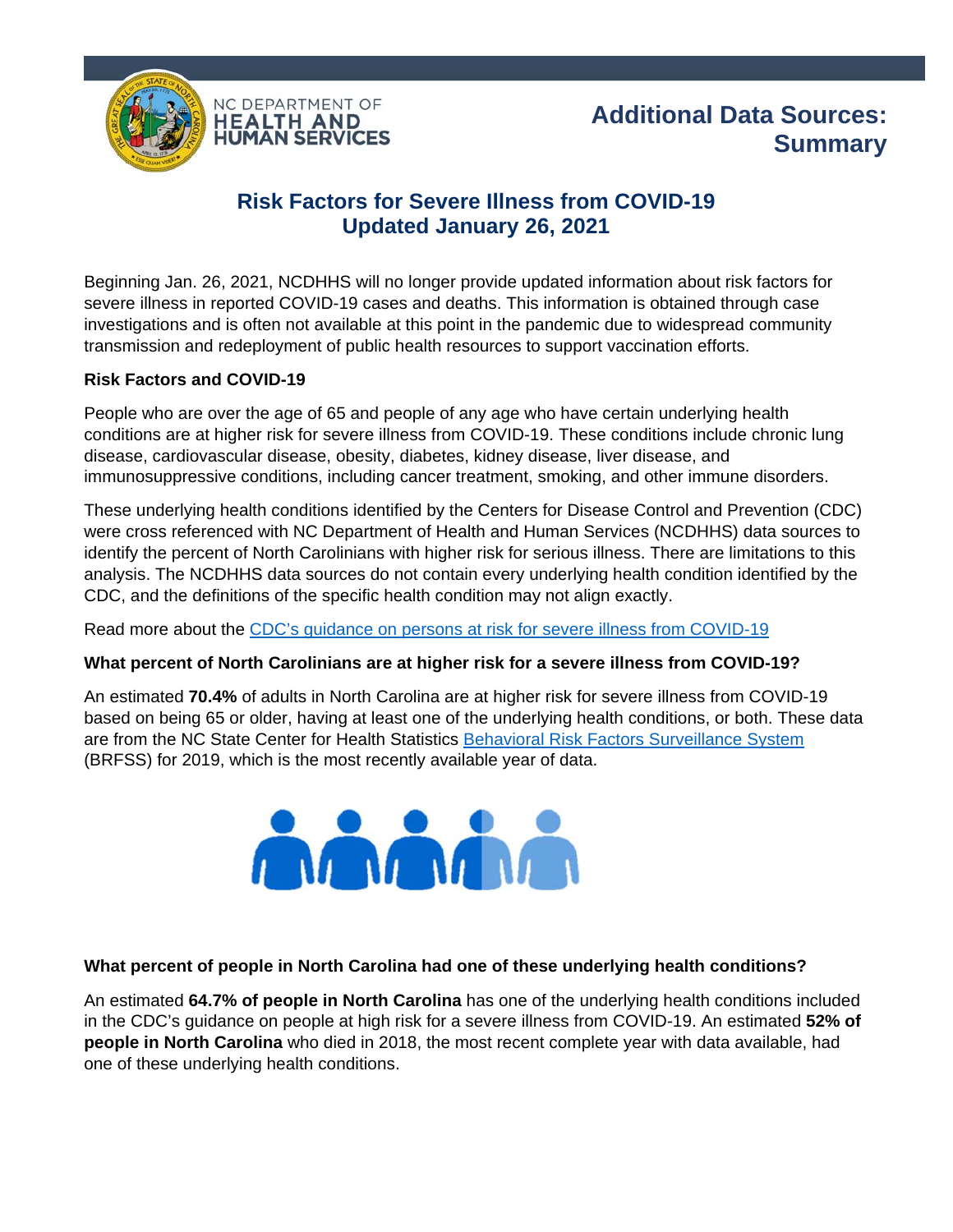These underlying health conditions include chronic lung disease, cardiovascular disease, obesity, diabetes, kidney disease, liver disease, and immunosuppressive conditions, including cancer treatment, smoking, and other immune disorders.

Data on underlying health conditions in North Carolina's population are from the NC State Center for Health Statistics BRFSS for 2019, which is the most recently available year of data. Data on underlying health conditions in North Carolina deaths are from the NC State Center for Health Statistics Vital **Statistics.**